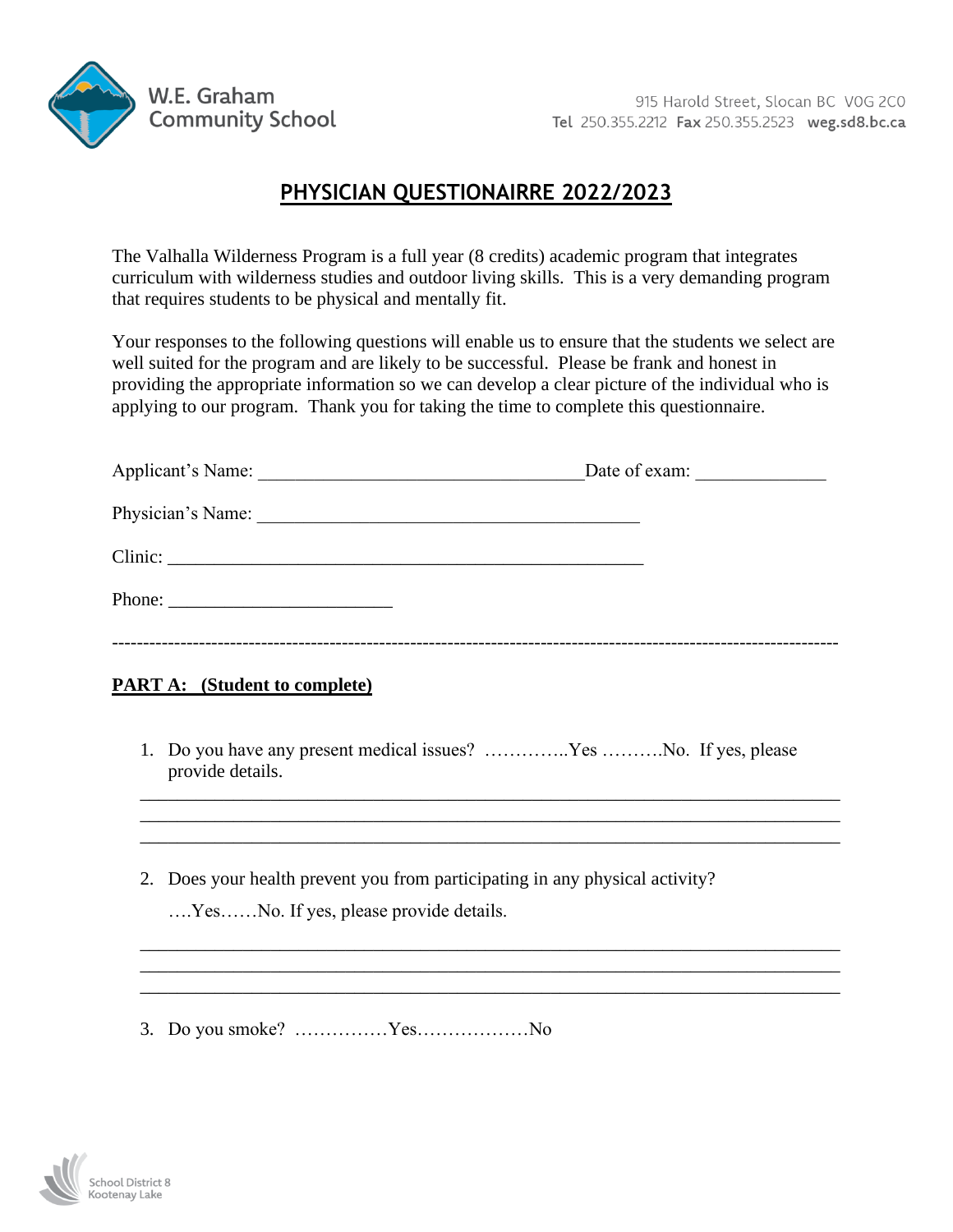- 4. Do you have asthma or shortness of breath? ………..Yes …………No
- 5. Have you ever had seizures? ……………Yes …………….No
- 6. Do you have any allergies? …………Yes ……….No. If yes, please provide details.

\_\_\_\_\_\_\_\_\_\_\_\_\_\_\_\_\_\_\_\_\_\_\_\_\_\_\_\_\_\_\_\_\_\_\_\_\_\_\_\_\_\_\_\_\_\_\_\_\_\_\_\_\_\_\_\_\_\_\_\_\_\_\_\_\_\_\_\_\_\_\_\_\_\_\_\_\_\_ \_\_\_\_\_\_\_\_\_\_\_\_\_\_\_\_\_\_\_\_\_\_\_\_\_\_\_\_\_\_\_\_\_\_\_\_\_\_\_\_\_\_\_\_\_\_\_\_\_\_\_\_\_\_\_\_\_\_\_\_\_\_\_\_\_\_\_\_\_\_\_\_\_\_\_\_\_\_ \_\_\_\_\_\_\_\_\_\_\_\_\_\_\_\_\_\_\_\_\_\_\_\_\_\_\_\_\_\_\_\_\_\_\_\_\_\_\_\_\_\_\_\_\_\_\_\_\_\_\_\_\_\_\_\_\_\_\_\_\_\_\_\_\_\_\_\_\_\_\_\_\_\_\_\_\_\_

- 7. Do you require a special diet? …….. Yes ………No
- 8. Do you have problems with your neck, back, knees or joints that limit your present activities or may limit course activities (i.e. carrying a 30-50 lbs backpack) …..Yes ……..No

Please provide details.

9. Please describe the physical activity you do on a regular basis, including frequency and duration, if applicable.

\_\_\_\_\_\_\_\_\_\_\_\_\_\_\_\_\_\_\_\_\_\_\_\_\_\_\_\_\_\_\_\_\_\_\_\_\_\_\_\_\_\_\_\_\_\_\_\_\_\_\_\_\_\_\_\_\_\_\_\_\_\_\_\_\_\_\_\_\_\_\_\_\_\_\_\_\_\_ \_\_\_\_\_\_\_\_\_\_\_\_\_\_\_\_\_\_\_\_\_\_\_\_\_\_\_\_\_\_\_\_\_\_\_\_\_\_\_\_\_\_\_\_\_\_\_\_\_\_\_\_\_\_\_\_\_\_\_\_\_\_\_\_\_\_\_\_\_\_\_\_\_\_\_\_\_\_

\_\_\_\_\_\_\_\_\_\_\_\_\_\_\_\_\_\_\_\_\_\_\_\_\_\_\_\_\_\_\_\_\_\_\_\_\_\_\_\_\_\_\_\_\_\_\_\_\_\_\_\_\_\_\_\_\_\_\_\_\_\_\_\_\_\_\_\_\_\_\_\_\_\_\_\_\_\_ \_\_\_\_\_\_\_\_\_\_\_\_\_\_\_\_\_\_\_\_\_\_\_\_\_\_\_\_\_\_\_\_\_\_\_\_\_\_\_\_\_\_\_\_\_\_\_\_\_\_\_\_\_\_\_\_\_\_\_\_\_\_\_\_\_\_\_\_\_\_\_\_\_\_\_\_\_\_ \_\_\_\_\_\_\_\_\_\_\_\_\_\_\_\_\_\_\_\_\_\_\_\_\_\_\_\_\_\_\_\_\_\_\_\_\_\_\_\_\_\_\_\_\_\_\_\_\_\_\_\_\_\_\_\_\_\_\_\_\_\_\_\_\_\_\_\_\_\_\_\_\_\_\_\_\_\_

10. Please describe any other conditions that may have a bearing on your health, or yhour ability to participate in the Valhalla Wilderness Program.

\_\_\_\_\_\_\_\_\_\_\_\_\_\_\_\_\_\_\_\_\_\_\_\_\_\_\_\_\_\_\_\_\_\_\_\_\_\_\_\_\_\_\_\_\_\_\_\_\_\_\_\_\_\_\_\_\_\_\_\_\_\_\_\_\_\_\_\_\_\_\_\_\_\_\_\_\_\_ \_\_\_\_\_\_\_\_\_\_\_\_\_\_\_\_\_\_\_\_\_\_\_\_\_\_\_\_\_\_\_\_\_\_\_\_\_\_\_\_\_\_\_\_\_\_\_\_\_\_\_\_\_\_\_\_\_\_\_\_\_\_\_\_\_\_\_\_\_\_\_\_\_\_\_\_\_\_

#### **PART B: (Doctor to complete)**

This student has applied for entry into the Valhalla Wilderness Program at W.E. Graham Community School in Slocan, BC. Students enrolled in this program will participate in many physically and mentally challenging activities. These activities may include (but may not be limited to) climbing, cycling, hiking, canoeing, skiing and snowboarding. Students will be sleeping outdoors, carrying heavy outdoor packs, cooking meals, travelling over uneven terrain, and setting up camps. Students will encounter adverse weather conditions such as cold temperatures (-25F), wind, intense sunlight, snow storms, etc. Some of our trips will occur in remote areas where evacuation to modern medical facilities could take days.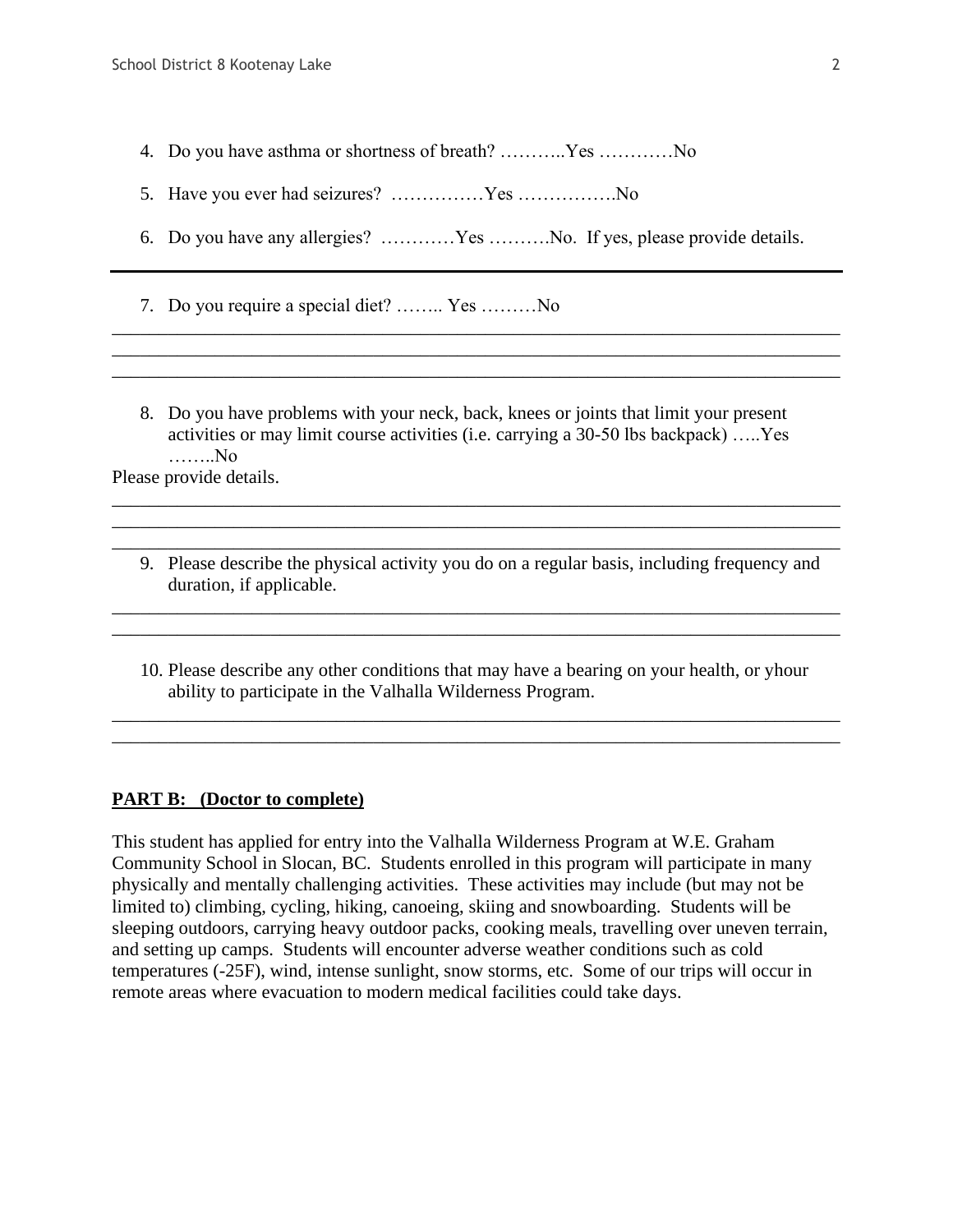In the interest of the personal safety of both the applicant and the other students in the program, please consider your responses to the following questions carefully. A "Yes" answer does not automatically eliminate a student from the program. The validity and detail of the information that you provide for us will greatly affect the quality of care we can offer.

Does the applicant currently have or does he/she have a history of:

|                                                             | Yes | N <sub>o</sub> |
|-------------------------------------------------------------|-----|----------------|
| Respiratory problems/Asthma                                 |     |                |
| Gastrointestinal disturbances                               |     |                |
| Diabetes                                                    |     |                |
| Hypertension                                                |     |                |
| Bleeding or blood disorders                                 |     |                |
| Hepatitis or other liver diseases                           |     |                |
| Neurological problems                                       |     |                |
| Epilepsy                                                    |     |                |
| <b>Seizures</b>                                             |     |                |
| Dizziness/fainting episodes                                 |     |                |
| Cardiac problems                                            |     |                |
| Treatment or medication for menstrual cramps                |     |                |
| Disorders of the urinary or reproductive tract              |     |                |
| Any other disease (if so, please explain)                   |     |                |
|                                                             |     |                |
| Does this applicant see a medical or physical specialist of |     |                |
| any kind?                                                   |     |                |
|                                                             |     |                |

Date of last tetanus shot:

\*Tetanus shot must be current to enter this program.

# MUSCLE/SKELETAL INJURIES?: \_\_\_\_\_\_\_\_\_\_\_\_\_\_\_\_\_\_\_\_\_\_\_\_\_\_\_\_\_\_\_\_\_\_\_\_\_\_\_\_\_\_\_\_\_\_\_\_

Does this person currently have or had a history of:

|  |  |  |  |  | • Knee, hip or ankle injuries (including sprains) and/or operations? Yes No |
|--|--|--|--|--|-----------------------------------------------------------------------------|
|--|--|--|--|--|-----------------------------------------------------------------------------|

- Shoulder, arm or back injuries (including sprains) and/or operations?........Yes ........No • Head injury ………………………………………………………………..Yes ……..No
- Any other joint problems? …………………………………………………Yes …….No